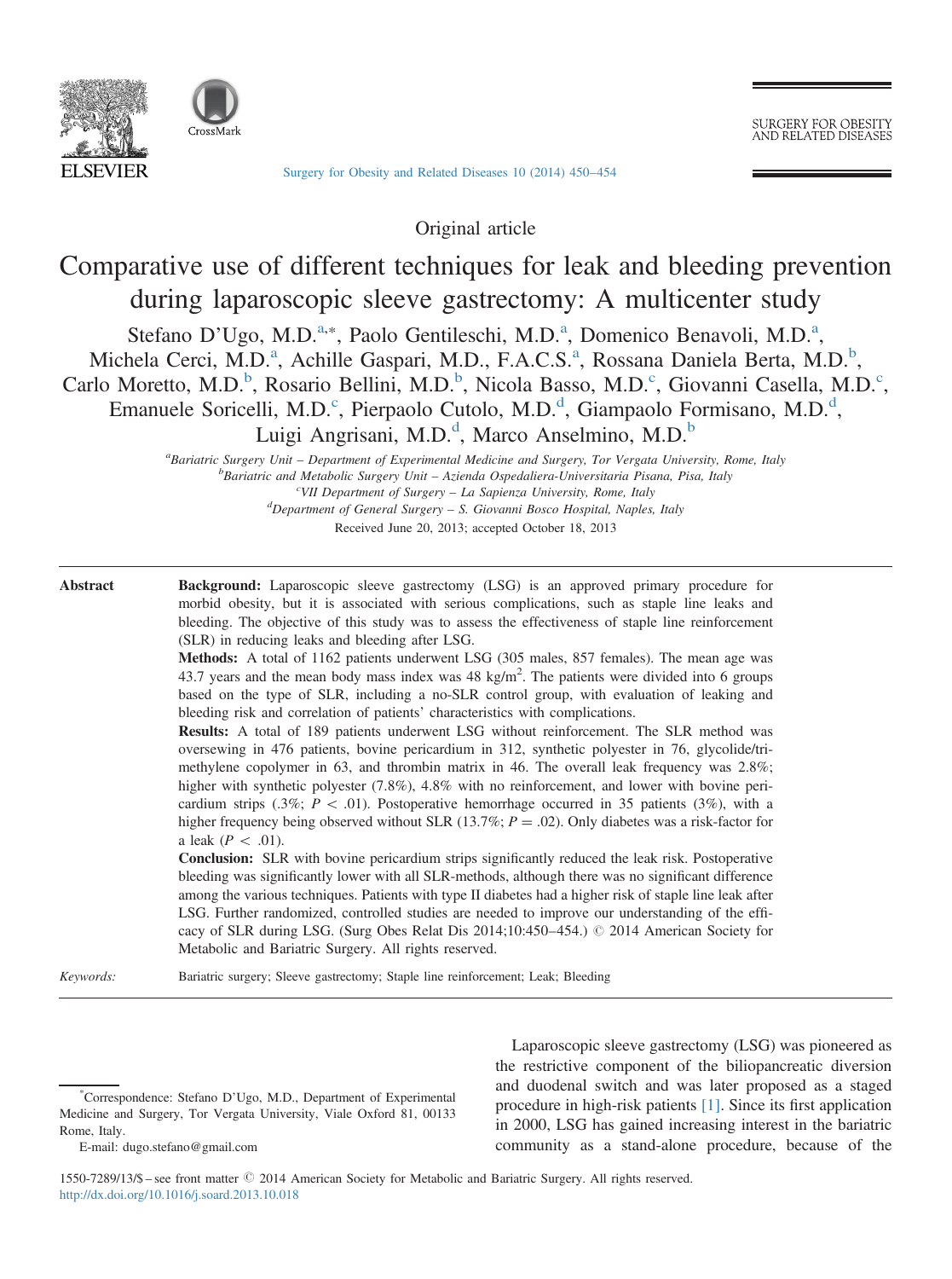excellent excess weight loss and improved obesity-related co-morbidities without the addition of a biliopancreatic diversion. In a recent systematic review of LSG as a stand-alone procedure, Gill et al. noted amelioration of type 2 diabetes mellitus (T2 DM) in  $>90\%$  of patients with excess weight loss of 47% at the 13-month follow-up [\[2\]](#page-4-0). LSG effectiveness was comparable to other approved bariatric surgeries through an intermediate term [\[3](#page-4-0),[4\];](#page-4-0) the first long-term data are positive, although they need to be confirmed [\[5](#page-4-0)–[7\].](#page-4-0) In 2009 LSG was recognized by the American Society for Metabolic and Bariatric Surgery as a primary procedure for the surgical management of morbid obesity [\[8\]](#page-4-0). This technique is also associated with several important benefits, including maintenance of gastrointestinal continuity without an anastomosis, avoidance of malabsorption, absence of implantable nonabsorbable material, and potential convertibility to other operations [\[9\]](#page-4-0).

Nevertheless LSG is not without complications. The least severe of these are gastroesophageal reflux disease, insufficient weight loss, and stricture or dilation of the gastric tube [\[10](#page-4-0)–[12\]](#page-4-0). The most serious and feared complications are bleeding and leakage from the gastric staple line [\[13,14\]](#page-4-0). These events can lead to significant morbidity, ranging from a prolonged hospital stay for conservative treatment, stenting, the need for a total gastrectomy, or death [\[14,15\].](#page-4-0)

The incidence of significant hemorrhage from the staple line, requiring blood transfusion or reoperation, is reported to be 1.1%–8.7% [\[8\].](#page-4-0) The most dangerous and life-threatening complication is the staple-line leak; the mean incidence from 24 studies with 1749 patients was 2.7% [\[16\]](#page-4-0). Leaks usually occur just below the gastroesophageal junction, perhaps because of the high internal pressure subsequently to the vertical tubularization of the stomach [\[17\]](#page-4-0).

Staple-line reinforcement (SLR) has been proposed as a method to reduce the occurrence of both bleeding and leak after LSG. SLR can be obtained by several different methods: oversewing the staple-line, buttressing it with specific materials such as bovine pericardium strips (Peri-Strips Dry, Synovis, Deerfield, IL), synthetic polyester (Duet-TRS, Covidien, Dublin, Ireland) or glycolide and trimethylene carbonate copolymer (SeamGuard Bioabsorbable, W. L. Gore & Associates, Newark, DE), or by applying glue or hemostatic agents over the staple-line (Floseal, Baxter, Deerfield, IL). Although a reduction of the complications has been postulated, the published literature has failed to show a definite benefit of these techniques and, to date, no clear consensus exists regarding the efficacy of SLR.

The objective of this retrospective multicenter study was to assess the effectiveness of SLR in reducing staple-line leaks and bleeding in morbidly obese patients undergoing LSG at 4 high-volume bariatric centers. The patients were divided into 5 different groups according to the method of SLR, and the results were compared with those undergoing LSG without SLR. To the best of the authors' knowledge, this is the first multicenter study comparing 5 SLR techniques with each other and with a control group of LSG without SLR.

#### Materials and methods

Between October 2002 and January 2012, 1162 patients underwent LSG at the participating centers. All the procedures were performed by 4 leading bariatric surgeons, one for each hospital, with a recognized expertise in minimally invasive bariatric procedures.

There were 305 males and 857 females with a mean age of  $43.7 \pm 9.4$  years (range: 17–67 yr) and a mean body mass index (BMI) of  $48 \pm 6.4$  kg/m<sup>2</sup> (range:  $35-84$  kg/m<sup>2</sup>). The patients' demographic characteristics were equally distributed between the study groups (Table 1). The patients met the International Federation for the Surgery of Obesity, the European Association for the Study of Obesity (EASO), and the National Institute of Health indications for bariatric surgery. The Institutional Review Board approved the study.

Each patient had an extensive preoperative evaluation, including consultations with a nutritionist, psychiatrist, and medical internist. An esophagogastroduodenoscopy was performed to screen for Helicobacter pylori and incidental pathology. All the patients were extensively informed concerning the surgical procedure and provided written informed consent. Based on the management of the stapleline, the patients were divided into 6 groups: no reinforcement; oversewing; buttressing with Peri-strips Dry, Duet-TRS, or SeamGuard; and reinforcement with Floseal. These procedures were at the choice of the operating surgeon; the patients were not randomized between no-SLR and the other techniques.

Table 1

| The demographic data of patients included in the study |  |  |  |  |  |
|--------------------------------------------------------|--|--|--|--|--|
|--------------------------------------------------------|--|--|--|--|--|

| Demographics          | No-SLR (189) | Oversewing (476) | Peri-Strips Dry (312) |      | SeamGuard (63) | Floseal (46) |  |
|-----------------------|--------------|------------------|-----------------------|------|----------------|--------------|--|
| Gender (n)            |              |                  |                       |      |                |              |  |
| Female                | 137          | 352              | 228                   | 58   | 47             | 35           |  |
| Male                  | 52           | 124              | 84                    | 18   | 16             | 11           |  |
| Mean age (years)      | 46.3         | 44.6             | 43.1                  | 39.8 | 47.1           | 41.4         |  |
| Mean BMI              | 49           | 46               | 51                    | 50   | 45             | 47           |  |
| Type 2 diabetes $(n)$ | 53           | 135              | 84                    | 23   | 20             | 10           |  |
|                       |              |                  |                       |      |                |              |  |

 $BMI = body$  mass index;  $SLR =$  staple line reinforcement.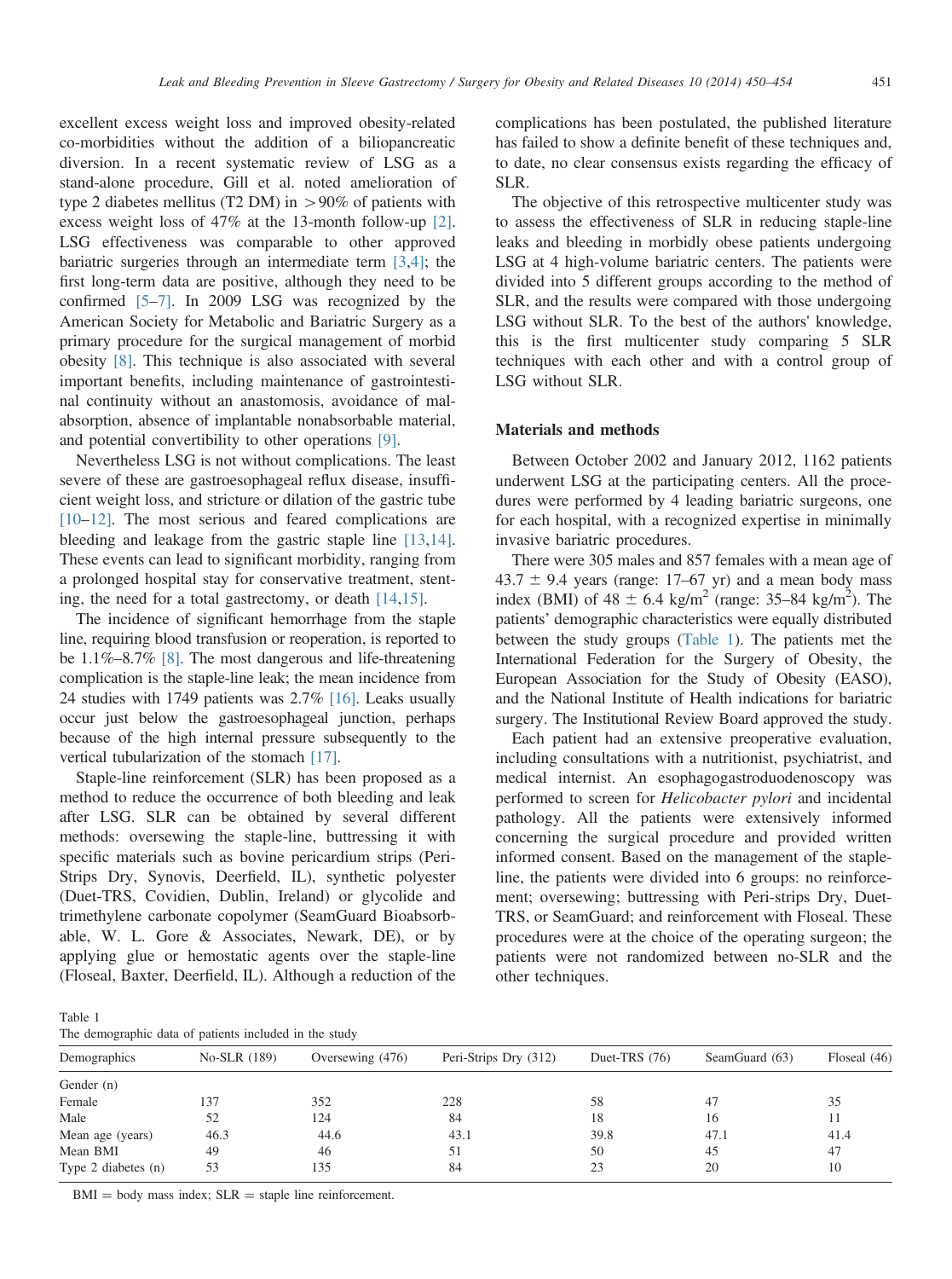## <span id="page-2-0"></span>Surgical technique

The surgical technique was standardized between the 4 centers, both for LSG and for SLR. The patient was placed in a supine position with the legs open, in the reverse Trendelenburg position. After setting the abdominal insufflation at 15 mm Hg, 5 trocars were placed, including the  $30^{\circ}$ optical system. Using a 5-mm dissecting coagulator (Ultra-Cision, Ethicon, Cincinnati, OH), the greater curvature of the stomach was mobilized, starting at a point 3 cm proximal to the pylorus up to the angle of His. A 32–48 Fr (according to surgeon's preference and patient's characteristics) orogastric tube was inserted to calibrate the size of the gastric sleeve, prevent constriction at the gastroesophageal junction, and provide a uniform shape to the entire stomach. Gastric transection began at a point 3 cm proximal to the pylorus with a mean number of 5.8 (5–9) 60-mm firings using up to 2 cartridges with a staple height of 2.0 mm (green) at the antrum and 1.5 mm (blue) at the gastric body and fundus along the length of the orogastric tube until the angle of His was reached to create an 80–110 mL gastric tube. In the cases of SLR with buttress materials, the stapler was supported by Peri-Strips Dry, Duet-TRS, or SeamGuard, with no modification of the type of cartridge and technique of gastric transection. The entire staple line was inspected for bleeding and tested for leaks with methylene blue. In the group of SLR with oversewing, the staple line was reinforced with a sero-serosal running suture with absorbable material from the last firing of the stapler toward the starting point. In cases of SLR with thrombin matrix, the staple line was covered by Floseal. On the first postoperative day, an upper gastrointestinal series radiography with contrast (Gastrografin, Bracco Diagnostics Inc., Princeton, NJ) was obtained, and a clear fluid diet was started in absence of a leak or other problem.

## Data collection and statistical analysis

The data collected included age, gender, BMI, comorbidities, SLR method, and operative and postoperative complications, including staple-line leakage, hemorrhage, or abscess development. A postoperative leak was defined as a fluid collection or air adjacent to the staple-line. Stapleline bleeding was defined as the need to transfuse at least 1 unit of blood.

The data were analyzed retrospectively. The results are expressed as the mean  $\pm$  SD and a range for continuous data and as a percentage and frequency for categorical variables. A multivariate analysis, including age, gender, preoperative BMI, and diagnosis of type II diabetes mellitus, was performed to identify patients at risk of leak or bleeding; whereas, ANOVA was used to compare the efficacy of the different techniques. A  $P$  value  $\lt$  0.05 was considered to be statistically significant, and all reported P values were two-tailed.

## Results

Among the 1162 patients undergoing LSG, 189 did not undergo any reinforcement of the staple-line. In the group of 973 LSG with SLR, oversewing was performed in 476, reinforcement with Peri-Strips Dry in 312, Duet-TRS in 76, SeamGuard in 63, and Floseal in 46. The different SLR techniques were equally distributed between the centers, and the operating surgeons performed various methods for SLR.

Perioperative mortality was .5% (7 patients). Three deaths occurred in the no-SLR group: 2 after reoperation for leak, complicated by renal failure and pneumonia, and one due to cardiac complications. Two patients in the oversewing group died: one for myocardial ischemia after staple line leak and one due to pulmonary embolism. Two other deaths, in the Peri-Strips Dry and Duet-TRS groups, were related to early respiratory failure, prolonged intensive care requirement, and septic status. A conversion to open surgery was necessary in 7 cases (.5%): 3 times because of extensive adhesions from previous open operations, 2 for massive hepatomegaly, 1 subsequently to stapler misfiring, and 1 because of a previous band migration. The overall incidence of leak in this group of patients was 2.8% (33/ 1162).

Regarding SLR and leak frequency, there was a higher risk with Duet-TRS (7.8%), then with no reinforcement (4.8%), SeamGuard (3.2%), oversewing (2.9%), Floseal (2%), or Peri-Strips Dry (.3%) (Table 2). Most leaks (85%) appeared at the level of the gastroesophageal junction or the proximal aspect of the sleeve. The leaks were diagnosed in the first 2 weeks postoperatively by computerized tomographic or upper gastrointestinal scans. In 7 cases (21%), the staple line leak required reoperation and drainage; the remaining patients were treated by percutaneous drainage  $(n = 12)$ , endoscopic prosthesis  $(n = 7)$ , total parenteral nutrition ( $n = 6$ ), and injection of platelet gel ( $n = 1$ ). The ANOVA test indicated reinforcement with bovine pericardium is significantly more effective than all other techniques in leak prevention  $(P < .01)$ . The multivariate analysis found that only T2 DM was a risk-factor for leak  $(P < .01)$ .

Postoperative hemorrhage was detected in 35 patients (3%). The frequency was higher in patients without SLR

| Table 2                                            |  |  |
|----------------------------------------------------|--|--|
| The incidence of leak and bleeding in the 6 groups |  |  |

| Reinforcement technique Number of patients Leak % |     |    |        | Bleeding | %    |
|---------------------------------------------------|-----|----|--------|----------|------|
| No reinforcement                                  | 189 | 9  | 4.8 26 |          | 13.7 |
| Oversewing                                        | 476 | 14 | 3.0    |          | 1.4  |
| Peri-Strips Dry*                                  | 312 |    | $.3*$  | $\Omega$ | 0    |
| Duet TRS                                          | 76  | 6  | 7.8    |          | 13   |
| SeamGuard                                         | 63  |    | 3.2    |          | 1.6  |
| Floseal                                           | 46  |    | 22     | $\Omega$ |      |

 $P < .01$  ANOVA test.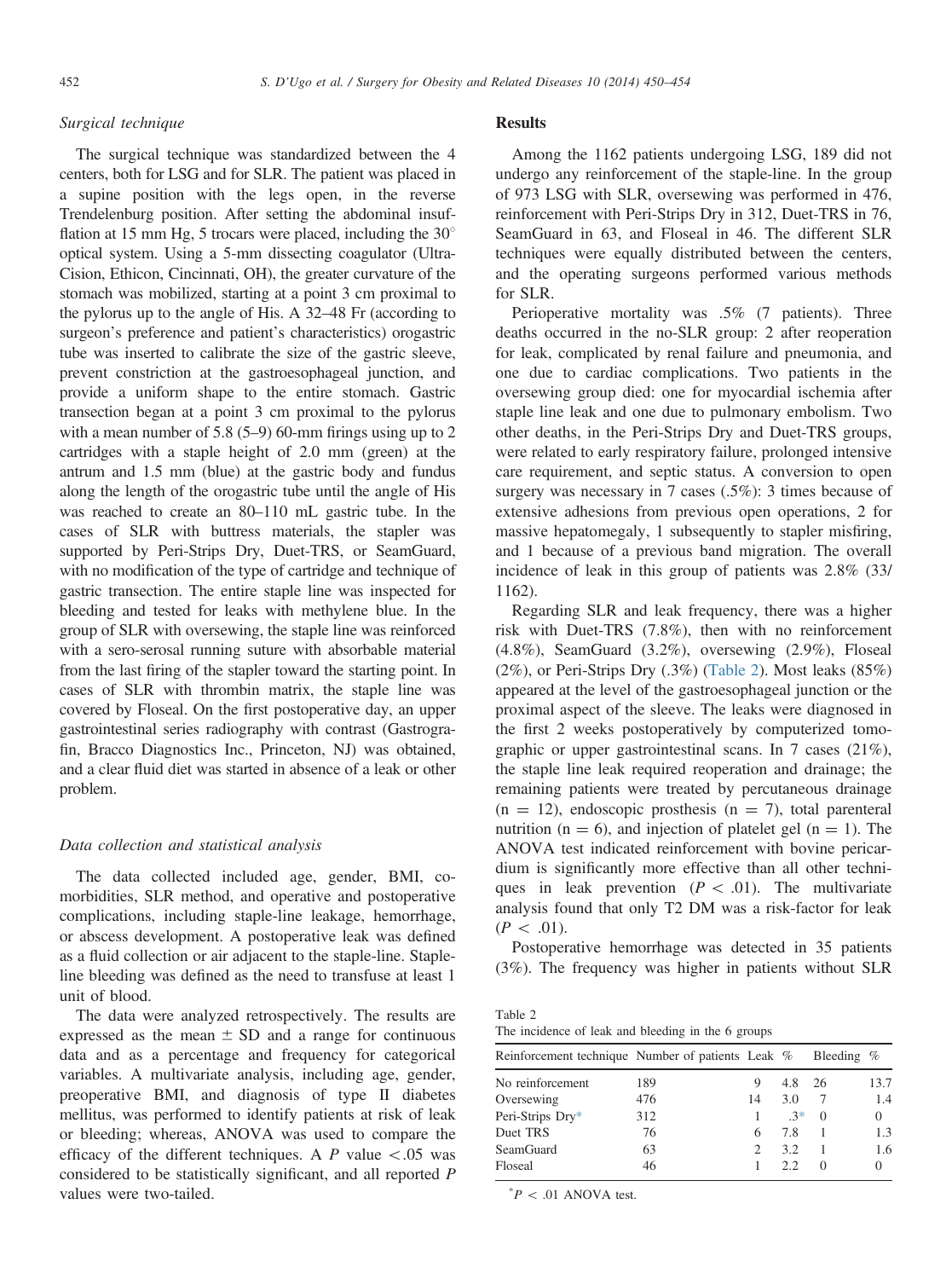(13.7%) with a significant reduction of bleeding, independent of the SLR method ( $P = .02$ ) ([Table 2\)](#page-2-0). Among these patients, 7 (20%) required reoperation and 1 (2.8%) required radiologic embolization to control the hemorrhage. No significant differences were identified comparing the results of each center included in the study.

### **Discussion**

The main potential advantage of SLR is thought to be the improvement of the staple line strength, associated with better sealing of the blood vessels along the gastric wall. Even a small reduction of postoperative leak and bleeding may prevent serious events, such as peritonitis and septic shock, associated with a mortality risk that ranges from 10% to 30% [\[14,18\]](#page-4-0). The ideal method of SLR should be simple, with minimal risk of complications or a prolongation of operative time. However, standardization of SLR is still lacking due to the absence of a clear advantage of one method over the others. Several reports demonstrated specific SLR-related complications, including intraluminal migration of bovine pericardium strips, tissue ischemia, or sleeve stenosis after oversewing the staple line [\[19](#page-4-0),[20\]](#page-4-0).

In a prospective, randomized trial, Dapri et al. reported no significant difference in leaks between SLR with Seamguard or oversewing compared with a no-SLR group [\[21\]](#page-4-0). A reduction in both staple line hemorrhage and leakage using the same buttressing material was documented in a previous study by Consten et al. [\[18\].](#page-4-0) Two other groups evaluated the efficacy of Peri-Strips Dry and Duet-TRS; despite a small sample size, they had fewer postoperative complications compared with no-SLR [\[22](#page-4-0),[23\].](#page-4-0) Recently, Choi et al. published a meta-analysis including 8 studies with a total of 1335 patients. These researchers reported a significantly decreased risk of leak associated with SLR; regarding hemorrhage, only reinforcement with buttressing materials was associated with a lower frequency. However, oversewing the staple line seemed to increase postoperative bleeding, although it was not statistically significant [\[24\]](#page-4-0). Other studies investigated the potential benefits of hemostatic agents, such as thrombin matrix, during LSG; from results of a preliminary series it appeared that Floseal had the potential to prevent postoperative hemorrhage after LSG [\[25,26\].](#page-4-0)

From these studies it is clear that SLR needs more analysis. Considering the low occurrence of leaks after LSG, large numbers will be required to detect a significant difference among the various techniques [\[27\].](#page-4-0)

This retrospective study included patients from 4 high volume centers, considering almost all of the available techniques for SLR, compared with a no-SLR control group. Among the buttressing tools, Peri-Strips Dry is a nonabsorbable vacuum-dried bovine pericardium strip; Seamguard is made from polyglycolide acid and trimethylene carbonate and is degraded through hydrolytic and enzymatic pathways, and both are mounted on the stapler before cutting the stomach. Duet-TRS is a single-use stapler-loading unit with integrated strips of absorbable synthetic polymer. Floseal is a thrombin matrix, which improves hemostasis and is reabsorbed within a few weeks. In our sample of  $>1000$  patients, the present study showed a 2.8% frequency of leak, in line with other studies [\[24,28\].](#page-4-0)

Postoperative leaks are hypothesized to be caused by compromised blood supply at the staple line, high intraluminal pressure related to the long tubularization of the stomach, and mechanical failure of the stapler with incomplete sealing [\[17,27\].](#page-4-0) Leaks most commonly occur in the upper portion of the sleeve, below the gastroesophageal junction, and this was confirmed in the present series. One of the reasons could be the thinner gastric wall at this location that is less resistant to increased intraluminal pressure. Leaks at the body/antrum are believed to be caused by an incomplete closure of the staple line. In both instances, buttressing the staple line might decrease the leak rate.

Comparing the SLR techniques and leak rate, a significant reduction using Peri-Strips Dry (.3%) was observed. Reinforcement with bovine pericardium is significantly more effective than all the other techniques; however, there was a decrease in all the SLR methods compared with the control group, except using Duet-TRS, which was associated with more leaks. Thus, the possibility of a staple line leak persists despite SLR.

The potential effects of other parameters, including age, gender, preoperative BMI, and diagnosis of T2 DM, on postoperative complications was analyzed. Multivariate analysis found that T2 DM was an additional risk factor for staple line leak, which could be due to impaired healing from a peripheral microangiopathy associated with this disease.

In terms of postoperative staple line bleeding, a 3% overall frequency was observed, which is similar to other data in the literature [\[8\].](#page-4-0) Overall, reinforcement of the staple line in this series significantly reduced the risk of postoperative bleeding. The control group showed an incidence of bleeding  $>10$  times higher than the SLR group.

Several authors reported that SLR through oversewing might increase the risk of tearing at the point of suture penetration, which may itself increase the risk of bleeding or leak [\[29\].](#page-4-0) In our series, this step was performed by imbricating the staple line with an absorbable running suture; no complications specifically related to this method were observed, with no increase of staple line hemorrhage. The various SLR techniques were considered, but the sample size of the present study was not sufficiently large to demonstrate a significant difference between the different techniques in reducing the risk.

The main limitation of this study is that it was retrospective, and in the allocation process, the patients were not randomized with a formal protocol into the study groups. The authors recognize that this can be a bias in the analysis of the results; however, waiting for future prospective